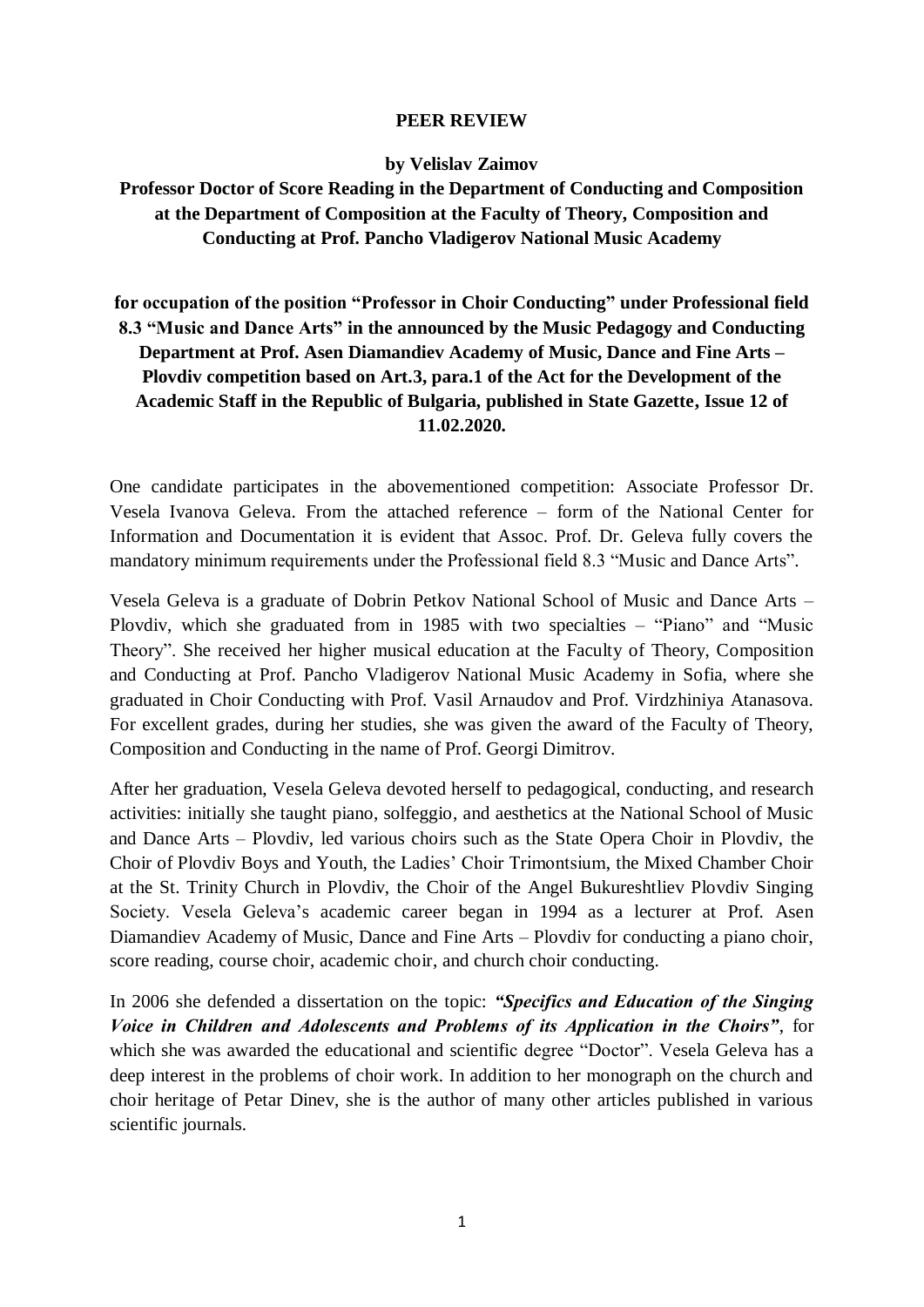The Gaudeamus Academic Mixed Choir founded by Vesela Geleva in 2006 immediately became involved in the concert life at home and abroad with numerous and varied performances. The repertoire of the Choir includes works from different styles and eras, including the first performances of works unknown in our country. It is not possible to mention all significant performances in a short statement. As the most impressive I would point out the participation in the St. Petka Bulgarian Sacred Choir Music Festival in Gabrovo, the Days of Chamber Music International Festival, also in Gabrovo, the Hosanna in the Heights International Sacred Music Festival at the St. Paraskeva Church in Sofia, the International Choir Competition in Ohrid – Republic of North Macedonia, the International Choir Festival in Paralia, Greece, as well as concert tours and festivals in Belgium, Germany, France, England, Czech Republic, Poland, and Italy. Remarkable are the performances of the Gaudeamus Academic Mixed Choir of Cantata No 140 by J.S. Bach, the opera "Richard the Lionheart" by André Grétry with the Sofia Philharmonic, "Music of Love and the Stars" by Jeffrey Van, "Hymn for The Holy Virgin" by Franz Liszt for choir, organ, and piano, and of sacred choir works by Leopold Mozart. At the performances of the Academic Opera Theater of the Academy, the Choir participated in the productions of the operas "Didona and Aeneas" and "The Fairy-Queen" by H. Purcell and "Semele" by Handel. The concert with orthodox choir music was recorded and broadcast for the Resurrection of Christ in all EU countries at the invitation of Euroradio in 2019.

In 2010 Dr. Vesela Geleva was elected Associate Professor of choir conducting at the Academy of Music, Dance and Fine Arts – Plovdiv. The awards from the 15th International Orthodox Music Festival "Saint Mary – Axion Estin" in Pomorie, together with an honorary plaque for overall contribution to the development of the festival, an honorary diploma from the Darby Foundation – Sofia in 2018 for proven contribution to the musical and choir education of adolescents and young people, the academic award "Meden Chan" for high artistic achievements, the award of the Rector of Prof. A. Diamandiev Academy, a diploma and a plaque for contribution to the popularization of Bulgarian culture from the Bulgarian Cultural and Educational Club in Prague testify to her high creative and artistic achievements as a conductor.

Vessela Geleva is a member of the jury at the International Choir Festival "Saint Mary – Axion Estin" in Pomorie, at the International May Choir Competition "Prof. Georgi Dimitrov" in Varna, at the International Thracian Choir Festival in Yambol, as well as coordinator and conductor (from 2006 until 2018) in the Euroculture en Pays Gentiane Euroculture Organization in Paris under projects of the French Ministry of Culture.

As a **habilitation work – creative and artistic achievements** – on the basis of Art.29, item 3 of the Act for the Development of the Academic Staff in the Republic of Bulgaria, Associate Professor Dr. Vesela Geleva has proposed:

- **ten concerts** as a conductor of the Gaudeamus Academic Mixed Choir, performed after the award of the scientific title "Associate Professor". These concerts include works from different eras, genres, authors, and styles and present her performances as a choir conductor in the most diverse light, with a wide range of skills in approach and stage performance.